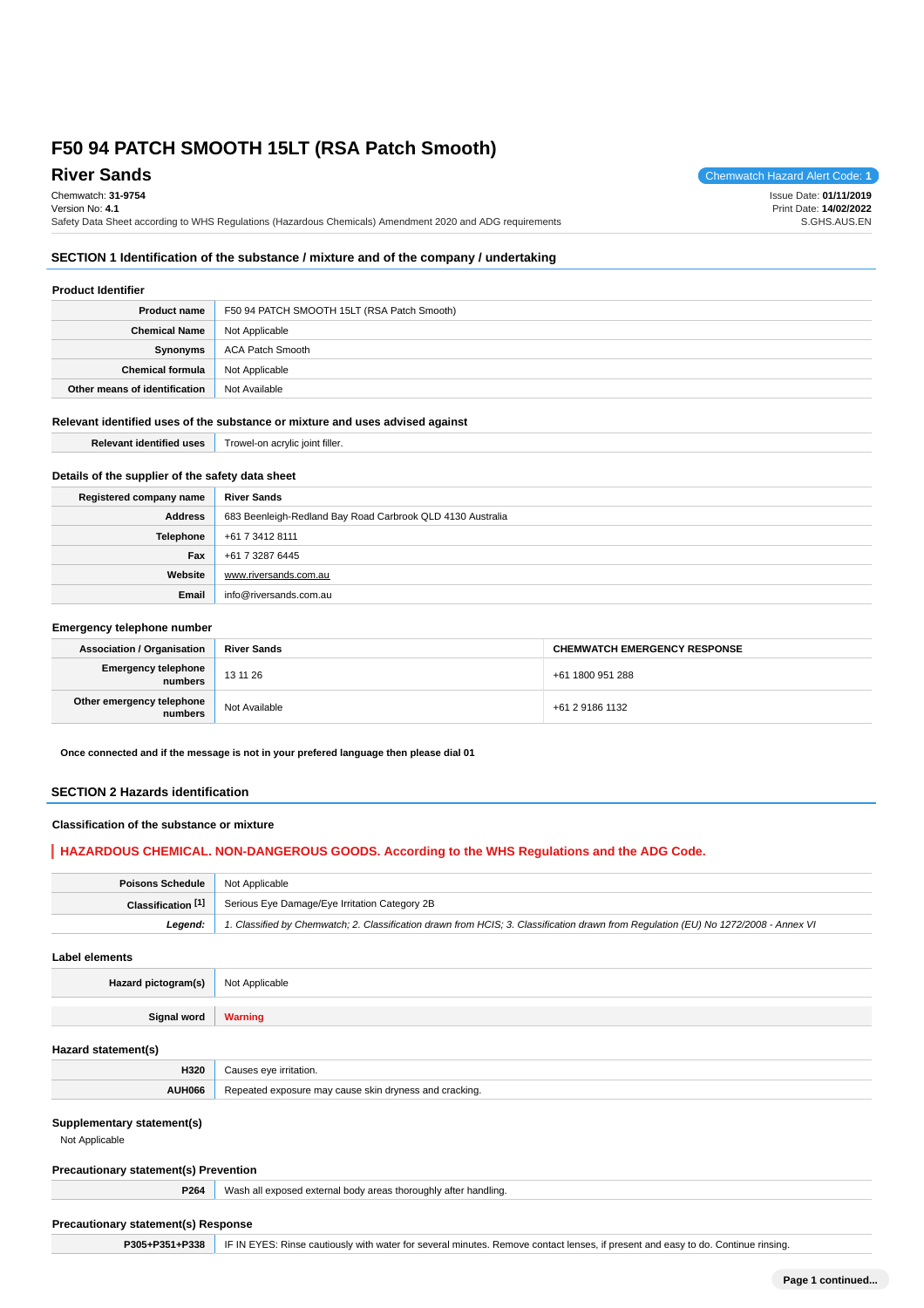Version No: **4.1**

# Issue Date: **01/11/2019** Print Date: **14/02/2022**

# **F50 94 PATCH SMOOTH 15LT (RSA Patch Smooth)**

**P337+P313** If eye irritation persists: Get medical advice/attention.

#### **Precautionary statement(s) Storage**

Not Applicable

# **Precautionary statement(s) Disposal**

Not Applicable

# **SECTION 3 Composition / information on ingredients**

## **Substances**

See section below for composition of Mixtures

#### **Mixtures**

| <b>CAS No</b> | %[weight]                                            | Name                                                                                                                                    |
|---------------|------------------------------------------------------|-----------------------------------------------------------------------------------------------------------------------------------------|
| Not Available | 100                                                  | Ingredients determined not to be hazardous                                                                                              |
| Legend:       | Classification drawn from C&L: * EU IOELVs available | 1. Classified by Chemwatch; 2. Classification drawn from HCIS; 3. Classification drawn from Regulation (EU) No 1272/2008 - Annex VI; 4. |

## **SECTION 4 First aid measures**

# **Description of first aid measures**

| <b>Eye Contact</b>  | If this product comes in contact with the eyes:<br>• Wash out immediately with fresh running water.<br>Ensure complete irrigation of the eye by keeping eyelids apart and away from eye and moving the eyelids by occasionally lifting the upper<br>and lower lids.<br>Seek medical attention without delay; if pain persists or recurs seek medical attention.<br>► Removal of contact lenses after an eye injury should only be undertaken by skilled personnel.                             |
|---------------------|------------------------------------------------------------------------------------------------------------------------------------------------------------------------------------------------------------------------------------------------------------------------------------------------------------------------------------------------------------------------------------------------------------------------------------------------------------------------------------------------|
| <b>Skin Contact</b> | If skin contact occurs:<br>Immediately remove all contaminated clothing, including footwear.<br>Flush skin and hair with running water (and soap if available).<br>Seek medical attention in event of irritation.                                                                                                                                                                                                                                                                              |
| Inhalation          | If fumes, aerosols or combustion products are inhaled remove from contaminated area.<br>• Other measures are usually unnecessary.                                                                                                                                                                                                                                                                                                                                                              |
| Ingestion           | If swallowed do <b>NOT</b> induce vomiting.<br>If vomiting occurs, lean patient forward or place on left side (head-down position, if possible) to maintain open airway and prevent aspiration.<br>• Observe the patient carefully.<br>▶ Never give liquid to a person showing signs of being sleepy or with reduced awareness; i.e. becoming unconscious.<br>Give water to rinse out mouth, then provide liquid slowly and as much as casualty can comfortably drink.<br>Seek medical advice. |

### **Indication of any immediate medical attention and special treatment needed**

Treat symptomatically.

# **SECTION 5 Firefighting measures**

#### **Extinguishing media**

- Water spray or fog.
- Foam.
- Dry chemical powder.
- ▶ BCF (where regulations permit).
- ▶ Carbon dioxide.

#### **Special hazards arising from the substrate or mixture**

| <b>Fire Incompatibility</b>    | Avoid contamination with oxidising agents i.e. nitrates, oxidising acids, chlorine bleaches, pool chlorine etc. as ignition may result                                                                                                                                                                                                                                                                                                                                                                                                                                      |  |
|--------------------------------|-----------------------------------------------------------------------------------------------------------------------------------------------------------------------------------------------------------------------------------------------------------------------------------------------------------------------------------------------------------------------------------------------------------------------------------------------------------------------------------------------------------------------------------------------------------------------------|--|
| <b>Advice for firefighters</b> |                                                                                                                                                                                                                                                                                                                                                                                                                                                                                                                                                                             |  |
| <b>Fire Fighting</b>           | Alert Fire Brigade and tell them location and nature of hazard.<br>▶ Wear breathing apparatus plus protective gloves.<br>▶ Prevent, by any means available, spillage from entering drains or water courses.<br>▶ Use water delivered as a fine spray to control fire and cool adjacent area.<br>DO NOT approach containers suspected to be hot.<br>Cool fire exposed containers with water spray from a protected location.<br>If safe to do so, remove containers from path of fire.<br>Equipment should be thoroughly decontaminated after use.                           |  |
| <b>Fire/Explosion Hazard</b>   | The material is not readily combustible under normal conditions.<br>However, it will break down under fire conditions and the organic component may burn.<br>Not considered to be a significant fire risk.<br>Heat may cause expansion or decomposition with violent rupture of containers.<br>▶ Decomposes on heating and may produce toxic fumes of carbon monoxide (CO).<br>May emit acrid smoke.<br>Decomposes on heating and produces toxic fumes of:<br>carbon monoxide (CO)<br>carbon dioxide (CO2)<br>other pyrolysis products typical of burning organic material. |  |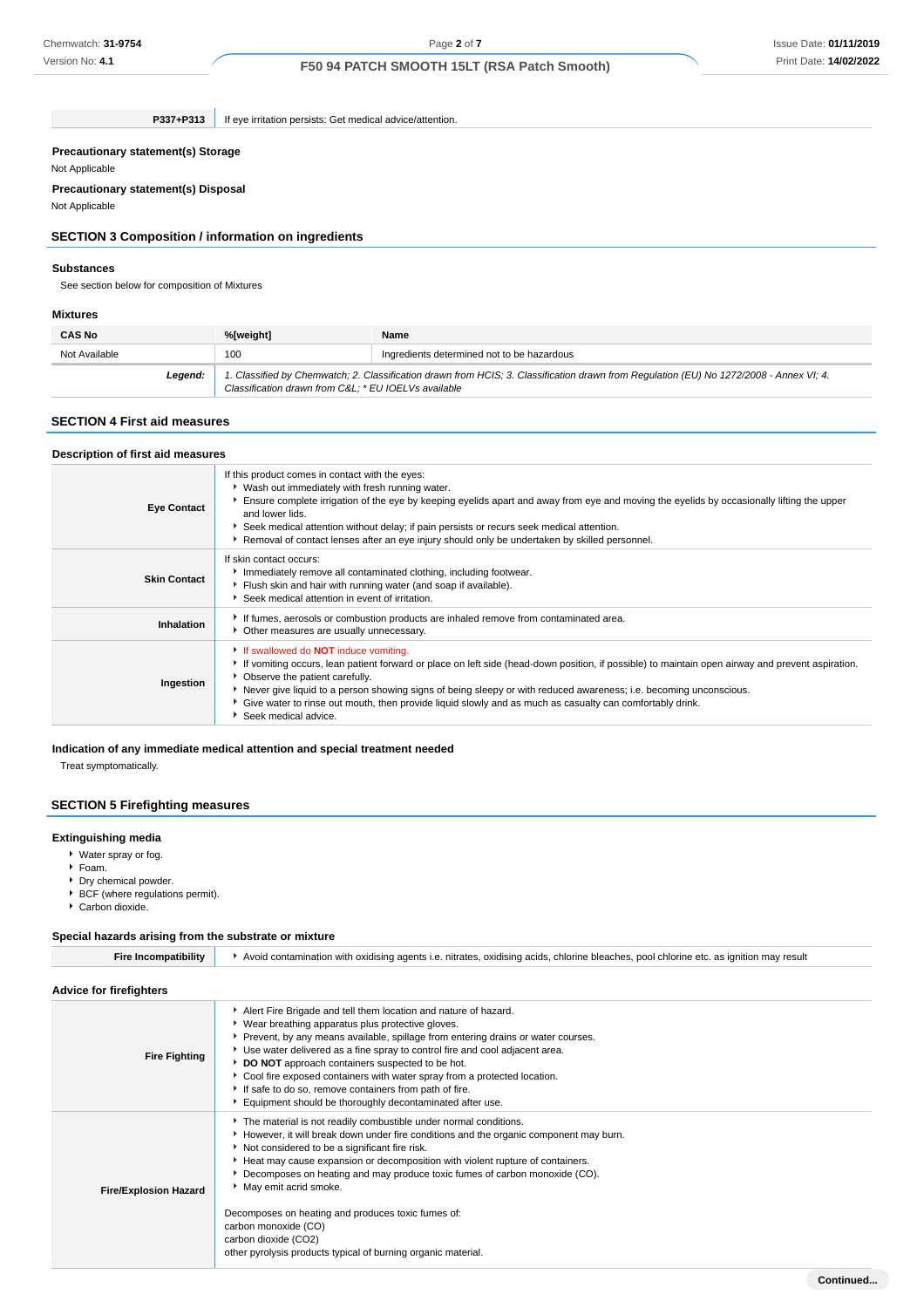|                | May emit poisonous fumes.<br>May emit corrosive fumes. |
|----------------|--------------------------------------------------------|
| <b>HAZCHEM</b> | Not Applicable                                         |

# **SECTION 6 Accidental release measures**

**Personal precautions, protective equipment and emergency procedures**

See section 8

# **Environmental precautions**

See section 12

#### **Methods and material for containment and cleaning up**

| <b>Minor Spills</b> | Slippery when spilt.<br>Clean up all spills immediately.<br>Avoid contact with skin and eyes.<br>▶ Wear impervious gloves and safety goggles.<br>Trowel up/scrape up.<br>Place spilled material in clean, dry, sealed container.<br>Fiush spill area with water.                                                                                                                                                                                                                                                                                                                                                                                                                                                                                                                                                                               |
|---------------------|------------------------------------------------------------------------------------------------------------------------------------------------------------------------------------------------------------------------------------------------------------------------------------------------------------------------------------------------------------------------------------------------------------------------------------------------------------------------------------------------------------------------------------------------------------------------------------------------------------------------------------------------------------------------------------------------------------------------------------------------------------------------------------------------------------------------------------------------|
| <b>Major Spills</b> | Slippery when spilt.<br>Clear area of personnel and move upwind.<br>Alert Fire Brigade and tell them location and nature of hazard.<br>• Wear breathing apparatus plus protective gloves.<br>Prevent, by any means available, spillage from entering drains or water course.<br>Stop leak if safe to do so.<br>• Contain spill with sand, earth or vermiculite.<br>• Collect recoverable product into labelled containers for recycling.<br>Neutralise/decontaminate residue (see Section 13 for specific agent).<br>• Collect solid residues and seal in labelled drums for disposal.<br>▶ Wash area and prevent runoff into drains.<br>After clean up operations, decontaminate and launder all protective clothing and equipment before storing and re-using.<br>If contamination of drains or waterways occurs, advise emergency services. |

Personal Protective Equipment advice is contained in Section 8 of the SDS.

# **SECTION 7 Handling and storage**

# **Precautions for safe handling**

| Safe handling     | Limit all unnecessary personal contact.<br>▶ Wear protective clothing when risk of exposure occurs.<br>▶ Use in a well-ventilated area.<br>When handling DO NOT eat, drink or smoke.<br>Always wash hands with soap and water after handling.<br>Avoid physical damage to containers.<br>▶ Use good occupational work practice.<br>Observe manufacturer's storage and handling recommendations contained within this SDS. |
|-------------------|---------------------------------------------------------------------------------------------------------------------------------------------------------------------------------------------------------------------------------------------------------------------------------------------------------------------------------------------------------------------------------------------------------------------------|
| Other information | Store in original containers.<br>Keep containers securely sealed.<br>Store in a cool, dry, well-ventilated area.<br>Store away from incompatible materials and foodstuff containers.<br>Protect containers against physical damage and check regularly for leaks.<br>Observe manufacturer's storage and handling recommendations contained within this SDS.                                                               |

#### **Conditions for safe storage, including any incompatibilities**

| Suitable container      | Metal can or drum<br>Packaging as recommended by manufacturer.<br>Check all containers are clearly labelled and free from leaks.         |
|-------------------------|------------------------------------------------------------------------------------------------------------------------------------------|
| Storage incompatibility | Incompatible with cyanides (class 6), strong acids (class 8), cationic detergents or foodstuffs.<br>Avoid reaction with oxidising agents |

# **SECTION 8 Exposure controls / personal protection**

#### **Control parameters**

**Occupational Exposure Limits (OEL)**

### **INGREDIENT DATA**

Not Available

## **Emergency Limits**

| Ingredient                                     | TEEL-1               | TEEL-2        |                     | TEEL-3        |
|------------------------------------------------|----------------------|---------------|---------------------|---------------|
| F50 94 PATCH SMOOTH 15LT<br>(RSA Patch Smooth) | Not Available        | Not Available |                     | Not Available |
|                                                |                      |               |                     |               |
| Ingredient                                     | <b>Original IDLH</b> |               | <b>Revised IDLH</b> |               |
| F50 94 PATCH SMOOTH 15LT<br>(RSA Patch Smooth) | Not Available        |               | Not Available       |               |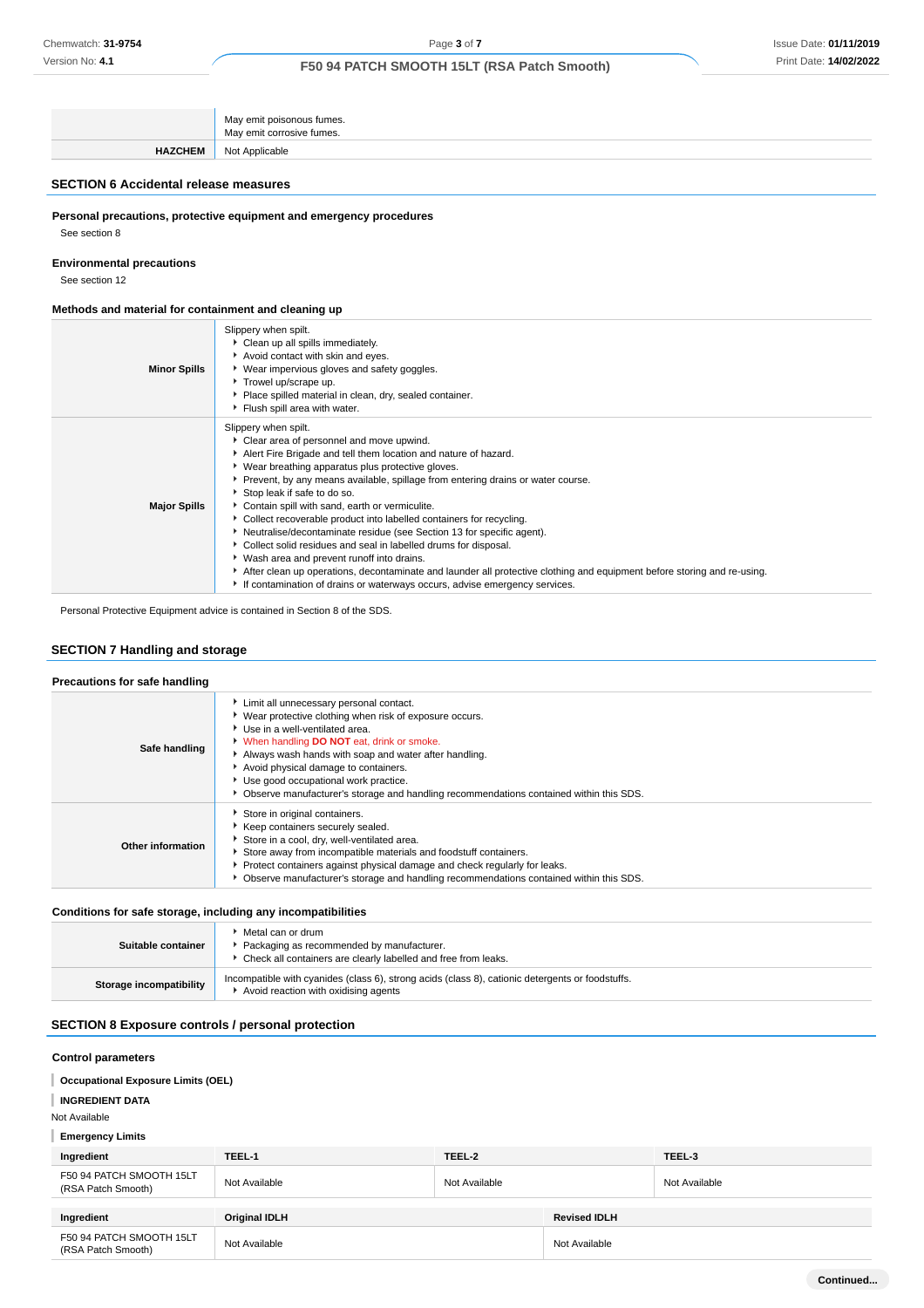**Exposure controls**

# **F50 94 PATCH SMOOTH 15LT (RSA Patch Smooth)**

| Exposure controls                   |                                                                                                                                                                                                                                                                                                                                                                                                                                                                                                                                                                                                                                                                                                                                                                                                                                                                                                                                                                                                                                                                                                                                                                                                                                                                                                                                                                                                                                                                                                                                                                                                                                                                                                                                                                                                                                                                                                                                                                                                                                                                                                                                                                                                                                                                                                                                                                                                                                                                                                                                                                                                                                                                                                                                                                                                                                                                                                                                                                                                                                                                                                                                                                                                                                    |                                                                                                                                                              |  |  |
|-------------------------------------|------------------------------------------------------------------------------------------------------------------------------------------------------------------------------------------------------------------------------------------------------------------------------------------------------------------------------------------------------------------------------------------------------------------------------------------------------------------------------------------------------------------------------------------------------------------------------------------------------------------------------------------------------------------------------------------------------------------------------------------------------------------------------------------------------------------------------------------------------------------------------------------------------------------------------------------------------------------------------------------------------------------------------------------------------------------------------------------------------------------------------------------------------------------------------------------------------------------------------------------------------------------------------------------------------------------------------------------------------------------------------------------------------------------------------------------------------------------------------------------------------------------------------------------------------------------------------------------------------------------------------------------------------------------------------------------------------------------------------------------------------------------------------------------------------------------------------------------------------------------------------------------------------------------------------------------------------------------------------------------------------------------------------------------------------------------------------------------------------------------------------------------------------------------------------------------------------------------------------------------------------------------------------------------------------------------------------------------------------------------------------------------------------------------------------------------------------------------------------------------------------------------------------------------------------------------------------------------------------------------------------------------------------------------------------------------------------------------------------------------------------------------------------------------------------------------------------------------------------------------------------------------------------------------------------------------------------------------------------------------------------------------------------------------------------------------------------------------------------------------------------------------------------------------------------------------------------------------------------------|--------------------------------------------------------------------------------------------------------------------------------------------------------------|--|--|
| Appropriate engineering<br>controls | Engineering controls are used to remove a hazard or place a barrier between the worker and the hazard. Well-designed engineering controls can<br>be highly effective in protecting workers and will typically be independent of worker interactions to provide this high level of protection.<br>The basic types of engineering controls are:<br>Process controls which involve changing the way a job activity or process is done to reduce the risk.<br>Enclosure and/or isolation of emission source which keeps a selected hazard "physically" away from the worker and ventilation that strategically<br>"adds" and "removes" air in the work environment. Ventilation can remove or dilute an air contaminant if designed properly. The design of a<br>ventilation system must match the particular process and chemical or contaminant in use.<br>Employers may need to use multiple types of controls to prevent employee overexposure.<br>General exhaust is adequate under normal operating conditions. Local exhaust ventilation may be required in specific circumstances. If risk of<br>overexposure exists, wear approved respirator. Correct fit is essential to obtain adequate protection. Provide adequate ventilation in warehouse<br>or closed storage areas. Air contaminants generated in the workplace possess varying "escape" velocities which, in turn, determine the "capture<br>velocities" of fresh circulating air required to effectively remove the contaminant.<br>Type of Contaminant:<br>solvent, vapours, degreasing etc., evaporating from tank (in still air).<br>aerosols, fumes from pouring operations, intermittent container filling, low speed conveyer transfers, welding, spray<br>drift, plating acid fumes, pickling (released at low velocity into zone of active generation)<br>direct spray, spray painting in shallow booths, drum filling, conveyer loading, crusher dusts, gas discharge (active<br>generation into zone of rapid air motion)<br>grinding, abrasive blasting, tumbling, high speed wheel generated dusts (released at high initial velocity into zone of<br>very high rapid air motion).<br>Within each range the appropriate value depends on:<br>Lower end of the range<br>1: Room air currents minimal or favourable to capture<br>2: Contaminants of low toxicity or of nuisance value only.<br>3: Intermittent, low production.<br>4: Large hood or large air mass in motion<br>Simple theory shows that air velocity falls rapidly with distance away from the opening of a simple extraction pipe. Velocity generally decreases<br>with the square of distance from the extraction point (in simple cases). Therefore the air speed at the extraction point should be adjusted,<br>accordingly, after reference to distance from the contaminating source. The air velocity at the extraction fan, for example, should be a minimum of<br>1-2 m/s (200-400 f/min) for extraction of solvents generated in a tank 2 meters distant from the extraction point. Other mechanical considerations,<br>producing performance deficits within the extraction apparatus, make it essential that theoretical air velocities are multiplied by factors of 10 or | Air Speed:<br>$0.25 - 0.5$ m/s<br>(50-100 f/min)<br>0.5-1 m/s (100-200<br>$f/min.$ )<br>1-2.5 m/s (200-500<br>f/min.)<br>$2.5 - 10$ m/s<br>(500-2000 f/min.) |  |  |
| <b>Personal protection</b>          | more when extraction systems are installed or used.                                                                                                                                                                                                                                                                                                                                                                                                                                                                                                                                                                                                                                                                                                                                                                                                                                                                                                                                                                                                                                                                                                                                                                                                                                                                                                                                                                                                                                                                                                                                                                                                                                                                                                                                                                                                                                                                                                                                                                                                                                                                                                                                                                                                                                                                                                                                                                                                                                                                                                                                                                                                                                                                                                                                                                                                                                                                                                                                                                                                                                                                                                                                                                                |                                                                                                                                                              |  |  |
|                                     |                                                                                                                                                                                                                                                                                                                                                                                                                                                                                                                                                                                                                                                                                                                                                                                                                                                                                                                                                                                                                                                                                                                                                                                                                                                                                                                                                                                                                                                                                                                                                                                                                                                                                                                                                                                                                                                                                                                                                                                                                                                                                                                                                                                                                                                                                                                                                                                                                                                                                                                                                                                                                                                                                                                                                                                                                                                                                                                                                                                                                                                                                                                                                                                                                                    |                                                                                                                                                              |  |  |
| Eye and face protection             | Safety glasses with side shields.<br>Chemical goggles.<br>Contact lenses may pose a special hazard; soft contact lenses may absorb and concentrate irritants. A written policy document, describing<br>the wearing of lenses or restrictions on use, should be created for each workplace or task. This should include a review of lens absorption<br>and adsorption for the class of chemicals in use and an account of injury experience. Medical and first-aid personnel should be trained in<br>their removal and suitable equipment should be readily available. In the event of chemical exposure, begin eye irrigation immediately and<br>remove contact lens as soon as practicable. Lens should be removed at the first signs of eye redness or irritation - lens should be removed in<br>a clean environment only after workers have washed hands thoroughly. [CDC NIOSH Current Intelligence Bulletin 59], [AS/NZS 1336 or<br>national equivalent]                                                                                                                                                                                                                                                                                                                                                                                                                                                                                                                                                                                                                                                                                                                                                                                                                                                                                                                                                                                                                                                                                                                                                                                                                                                                                                                                                                                                                                                                                                                                                                                                                                                                                                                                                                                                                                                                                                                                                                                                                                                                                                                                                                                                                                                                      |                                                                                                                                                              |  |  |
| <b>Skin protection</b>              | See Hand protection below                                                                                                                                                                                                                                                                                                                                                                                                                                                                                                                                                                                                                                                                                                                                                                                                                                                                                                                                                                                                                                                                                                                                                                                                                                                                                                                                                                                                                                                                                                                                                                                                                                                                                                                                                                                                                                                                                                                                                                                                                                                                                                                                                                                                                                                                                                                                                                                                                                                                                                                                                                                                                                                                                                                                                                                                                                                                                                                                                                                                                                                                                                                                                                                                          |                                                                                                                                                              |  |  |
| Hands/feet protection               | ▶ Wear chemical protective gloves, e.g. PVC.<br>▶ Wear safety footwear or safety gumboots, e.g. Rubber                                                                                                                                                                                                                                                                                                                                                                                                                                                                                                                                                                                                                                                                                                                                                                                                                                                                                                                                                                                                                                                                                                                                                                                                                                                                                                                                                                                                                                                                                                                                                                                                                                                                                                                                                                                                                                                                                                                                                                                                                                                                                                                                                                                                                                                                                                                                                                                                                                                                                                                                                                                                                                                                                                                                                                                                                                                                                                                                                                                                                                                                                                                             |                                                                                                                                                              |  |  |
| <b>Body protection</b>              | See Other protection below                                                                                                                                                                                                                                                                                                                                                                                                                                                                                                                                                                                                                                                                                                                                                                                                                                                                                                                                                                                                                                                                                                                                                                                                                                                                                                                                                                                                                                                                                                                                                                                                                                                                                                                                                                                                                                                                                                                                                                                                                                                                                                                                                                                                                                                                                                                                                                                                                                                                                                                                                                                                                                                                                                                                                                                                                                                                                                                                                                                                                                                                                                                                                                                                         |                                                                                                                                                              |  |  |
| Other protection                    | • Overalls.<br>P.V.C apron.<br>Barrier cream.<br>Skin cleansing cream.<br>▶ Eye wash unit.                                                                                                                                                                                                                                                                                                                                                                                                                                                                                                                                                                                                                                                                                                                                                                                                                                                                                                                                                                                                                                                                                                                                                                                                                                                                                                                                                                                                                                                                                                                                                                                                                                                                                                                                                                                                                                                                                                                                                                                                                                                                                                                                                                                                                                                                                                                                                                                                                                                                                                                                                                                                                                                                                                                                                                                                                                                                                                                                                                                                                                                                                                                                         |                                                                                                                                                              |  |  |

# **Respiratory protection**

Cartridge respirators should never be used for emergency ingress or in areas of unknown vapour concentrations or oxygen content.

The wearer must be warned to leave the contaminated area immediately on detecting any odours through the respirator. The odour may indicate that the mask is not functioning properly, that the vapour concentration is too high, or that the mask is not properly fitted. Because of these limitations, only restricted use of cartridge respirators is considered appropriate.

Fartridge performance is affected by humidity. Cartridges should be changed after 2 hr of continuous use unless it is determined that the humidity is less than 75%, in which case, cartridges can be used for 4 hr. Used cartridges should be discarded daily, regardless of the length of time used

# **SECTION 9 Physical and chemical properties**

#### **Information on basic physical and chemical properties**

| Appearance            | Thick paste with slight acrylic / ammonia odour; mixes with water. |                              |             |
|-----------------------|--------------------------------------------------------------------|------------------------------|-------------|
| <b>Physical state</b> | Non Slump Paste                                                    | Relative density (Water = 1) | $1.8 - 1.9$ |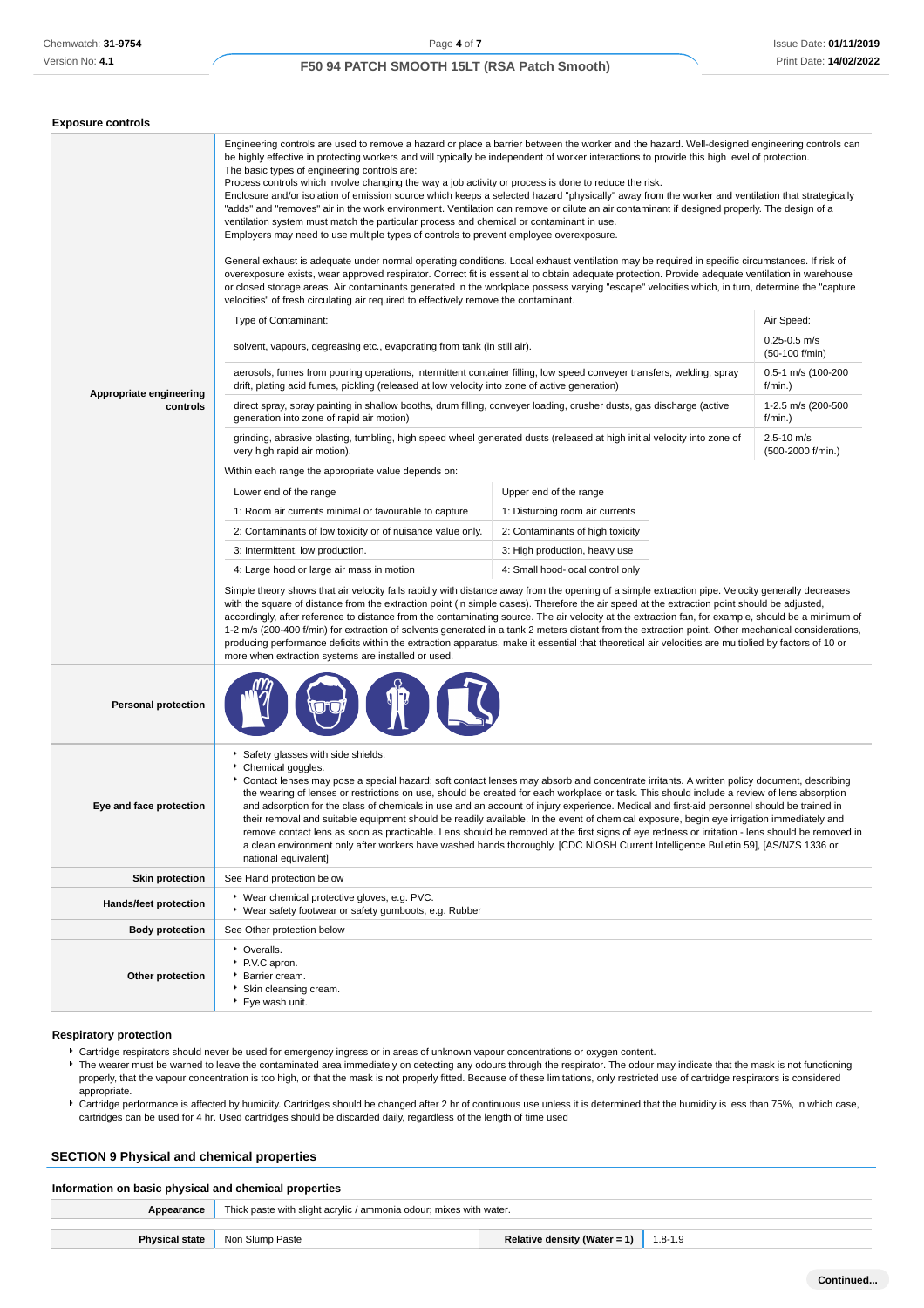| Odour                                           | Not Available  | <b>Partition coefficient n-octanol</b><br>/ water | Not Available  |
|-------------------------------------------------|----------------|---------------------------------------------------|----------------|
| <b>Odour threshold</b>                          | Not Available  | Auto-ignition temperature (°C)                    | Not Available  |
| pH (as supplied)                                | $8.5 - 9.5$    | <b>Decomposition temperature</b>                  | Not Available  |
| Melting point / freezing point<br>(°C)          | Not Applicable | Viscosity (cSt)                                   | Not Available  |
| Initial boiling point and boiling<br>range (°C) | Not Applicable | Molecular weight (g/mol)                          | Not Applicable |
| Flash point (°C)                                | Not Available  | <b>Taste</b>                                      | Not Available  |
| <b>Evaporation rate</b>                         | Not Available  | <b>Explosive properties</b>                       | Not Available  |
| Flammability                                    | Not Available  | <b>Oxidising properties</b>                       | Not Available  |
| Upper Explosive Limit (%)                       | Not Available  | Surface Tension (dyn/cm or<br>$mN/m$ )            | Not Available  |
| Lower Explosive Limit (%)                       | Not Available  | <b>Volatile Component (%vol)</b>                  | Not Available  |
| Vapour pressure (kPa)                           | Not Applicable | Gas group                                         | Not Available  |
| Solubility in water                             | Miscible       | pH as a solution (Not<br>Available%)              | Not Available  |
| Vapour density (Air = 1)                        | Not Available  | VOC g/L                                           | Not Available  |

# **SECTION 10 Stability and reactivity**

| Reactivity                                 | See section 7                                                                                                                        |
|--------------------------------------------|--------------------------------------------------------------------------------------------------------------------------------------|
| <b>Chemical stability</b>                  | • Unstable in the presence of incompatible materials.<br>▶ Product is considered stable.<br>Hazardous polymerisation will not occur. |
| Possibility of hazardous<br>reactions      | See section 7                                                                                                                        |
| <b>Conditions to avoid</b>                 | See section 7                                                                                                                        |
| Incompatible materials                     | See section 7                                                                                                                        |
| <b>Hazardous decomposition</b><br>products | See section 5                                                                                                                        |

# **SECTION 11 Toxicological information**

# **Information on toxicological effects**

| Inhaled                  | The material is not thought to produce either adverse health effects or irritation of the respiratory tract following inhalation (as classified by EC<br>Directives using animal models). Nevertheless, adverse systemic effects have been produced following exposure of animals by at least one other<br>route and good hygiene practice requires that exposure be kept to a minimum and that suitable control measures be used in an occupational<br>setting.                                                                                          |                   |  |
|--------------------------|-----------------------------------------------------------------------------------------------------------------------------------------------------------------------------------------------------------------------------------------------------------------------------------------------------------------------------------------------------------------------------------------------------------------------------------------------------------------------------------------------------------------------------------------------------------|-------------------|--|
| Ingestion                | Accidental ingestion of the material may be damaging to the health of the individual.<br>Ingestion may result in nausea, abdominal irritation, pain and vomiting                                                                                                                                                                                                                                                                                                                                                                                          |                   |  |
| <b>Skin Contact</b>      | Repeated exposure may cause skin cracking, flaking or drying following normal handling and use.<br>There is some evidence to suggest that this material can cause inflammation of the skin on contact in some persons.<br>Open cuts, abraded or irritated skin should not be exposed to this material<br>Entry into the blood-stream, through, for example, cuts, abrasions or lesions, may produce systemic injury with harmful effects. Examine the skin<br>prior to the use of the material and ensure that any external damage is suitably protected. |                   |  |
| Eye                      | There is some evidence to suggest that this material can cause eye irritation and damage in some persons.                                                                                                                                                                                                                                                                                                                                                                                                                                                 |                   |  |
| Chronic                  | Prolonged or repeated skin contact may cause drying with cracking, irritation and possible dermatitis following.<br>Substance accumulation, in the human body, may occur and may cause some concern following repeated or long-term occupational exposure.                                                                                                                                                                                                                                                                                                |                   |  |
|                          |                                                                                                                                                                                                                                                                                                                                                                                                                                                                                                                                                           |                   |  |
| F50 94 PATCH SMOOTH 15LT | <b>TOXICITY</b>                                                                                                                                                                                                                                                                                                                                                                                                                                                                                                                                           | <b>IRRITATION</b> |  |
| (RSA Patch Smooth)       | Not Available                                                                                                                                                                                                                                                                                                                                                                                                                                                                                                                                             | Not Available     |  |
| Legend:                  | 1. Value obtained from Europe ECHA Registered Substances - Acute toxicity 2.* Value obtained from manufacturer's SDS. Unless otherwise<br>specified data extracted from RTECS - Register of Toxic Effect of chemical Substances                                                                                                                                                                                                                                                                                                                           |                   |  |

| <b>Acute Toxicity</b>                       | ×            | Carcinogenicity                 | ×                         |
|---------------------------------------------|--------------|---------------------------------|---------------------------|
| <b>Skin Irritation/Corrosion</b>            | ×            | Reproductivity                  | $\boldsymbol{\mathsf{x}}$ |
| <b>Serious Eye Damage/Irritation</b>        | $\checkmark$ | <b>STOT - Single Exposure</b>   | ×                         |
| <b>Respiratory or Skin</b><br>sensitisation | ×            | <b>STOT - Repeated Exposure</b> | ×                         |
| <b>Mutagenicity</b>                         | ×            | <b>Aspiration Hazard</b>        | ×                         |
|                                             |              |                                 |                           |

**Legend:**  $\mathbf{X}$  – Data either not available or does not fill the criteria for classification – Data available to make classification

# **SECTION 12 Ecological information**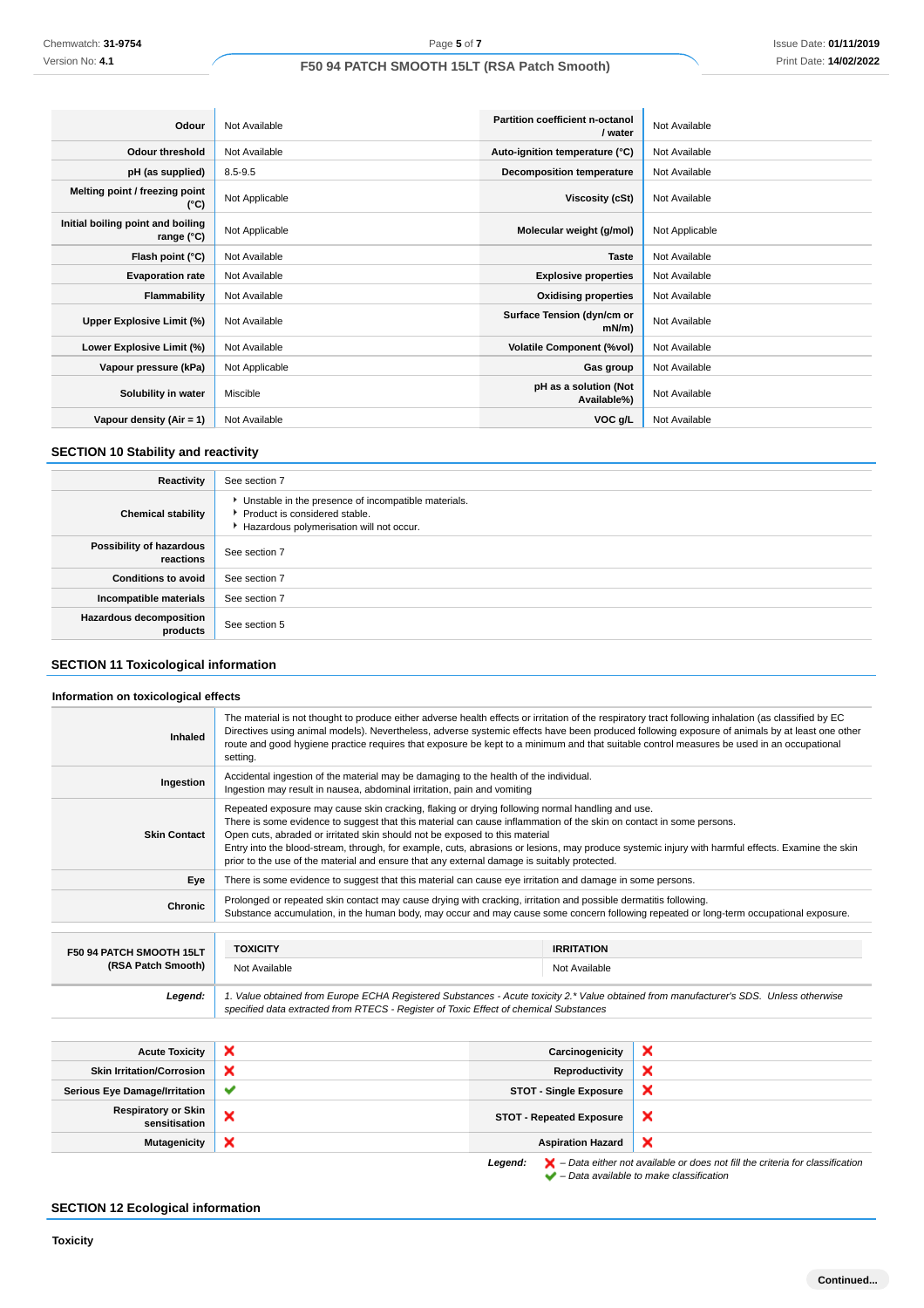|                                                | Endpoint                                                                                                                                                                                                                                                                                                                       | <b>Test Duration (hr)</b> | <b>Species</b> | Value            | Source           |
|------------------------------------------------|--------------------------------------------------------------------------------------------------------------------------------------------------------------------------------------------------------------------------------------------------------------------------------------------------------------------------------|---------------------------|----------------|------------------|------------------|
| F50 94 PATCH SMOOTH 15LT<br>(RSA Patch Smooth) | Not<br>Available                                                                                                                                                                                                                                                                                                               | Not Available             | Not Available  | Not<br>Available | Not<br>Available |
| Legend:                                        | Extracted from 1. IUCLID Toxicity Data 2. Europe ECHA Registered Substances - Ecotoxicological Information - Aquatic Toxicity 4. US EPA,<br>Ecotox database - Aquatic Toxicity Data 5. ECETOC Aquatic Hazard Assessment Data 6. NITE (Japan) - Bioconcentration Data 7. METI (Japan)<br>- Bioconcentration Data 8. Vendor Data |                           |                |                  |                  |

### **DO NOT** discharge into sewer or waterways.

#### **Persistence and degradability**

| Ingredient                       | Persistence: Water/Soil               | Persistence: Air                      |
|----------------------------------|---------------------------------------|---------------------------------------|
|                                  | No Data available for all ingredients | No Data available for all ingredients |
|                                  |                                       |                                       |
| <b>Bioaccumulative potential</b> |                                       |                                       |
| Ingredient                       | <b>Bioaccumulation</b>                |                                       |
|                                  | No Data available for all ingredients |                                       |
|                                  |                                       |                                       |
| <b>Mobility in soil</b>          |                                       |                                       |
| Ingredient                       | <b>Mobility</b>                       |                                       |
|                                  | No Data available for all ingredients |                                       |
|                                  |                                       |                                       |

# **SECTION 13 Disposal considerations**

| Waste treatment methods             |                                                                                                                                                                                                                                                             |  |
|-------------------------------------|-------------------------------------------------------------------------------------------------------------------------------------------------------------------------------------------------------------------------------------------------------------|--|
| <b>Product / Packaging disposal</b> | Recycle wherever possible or consult manufacturer for recycling options.<br>Consult State Land Waste Authority for disposal.<br>Bury or incinerate residue at an approved site.<br>Recycle containers if possible, or dispose of in an authorised landfill. |  |

## **SECTION 14 Transport information**

| <b>Labels Required</b>  |                |  |
|-------------------------|----------------|--|
| <b>Marine Pollutant</b> | <b>NO</b>      |  |
|                         | Not<br>ucable. |  |

# **Land transport (ADG): NOT REGULATED FOR TRANSPORT OF DANGEROUS GOODS**

#### **Air transport (ICAO-IATA / DGR): NOT REGULATED FOR TRANSPORT OF DANGEROUS GOODS**

# **Sea transport (IMDG-Code / GGVSee): NOT REGULATED FOR TRANSPORT OF DANGEROUS GOODS**

#### **Transport in bulk according to Annex II of MARPOL and the IBC code**

| Not Applicable                                                         |  |
|------------------------------------------------------------------------|--|
| Transport in bulk in accordance with MARPOL Annex V and the IMSBC Code |  |

**Product name Group**

## **Transport in bulk in accordance with the ICG Code**

**Product name Ship Type**

# **SECTION 15 Regulatory information**

# **Safety, health and environmental regulations / legislation specific for the substance or mixture**

# **National Inventory Status**

| <b>National Inventory</b>                          | <b>Status</b> |
|----------------------------------------------------|---------------|
| Australia - AIIC / Australia<br>Non-Industrial Use | Not Available |
| Canada - DSL                                       | Not Available |
| Canada - NDSL                                      | Not Available |
| China - IECSC                                      | Not Available |
| Europe - EINEC / ELINCS / NLP                      | Not Available |
| Japan - ENCS                                       | Not Available |
| Korea - KECI                                       | Not Available |
| New Zealand - NZIoC                                | Not Available |
| Philippines - PICCS                                | Not Available |
| USA - TSCA                                         | Not Available |